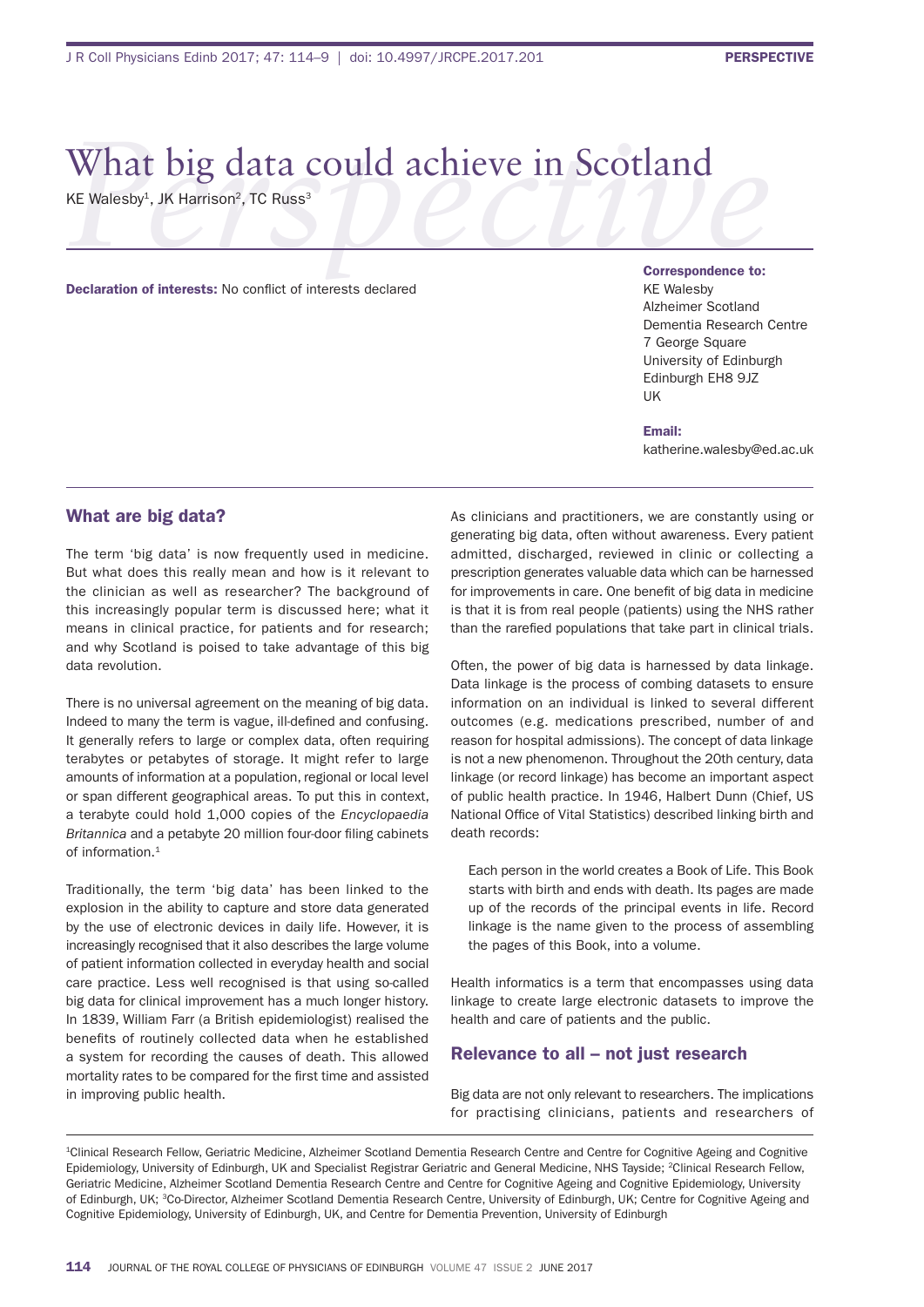understanding healthcare, advice on healthcare policy and designing services is significant. In a digital world we are surrounded by data. Within medicine, data sometimes seem separate from our clinical job, and yet they are an integral part of delivering patient care and developing patient services. since their introduction, electronic health records have collected vast amounts of information on the patient, the healthcare provider and the delivery of healthcare services. It is through these data that resources for clinical work can be allocated or a greater understanding of our patients' diseases or risk factors at a local, regional or national level can be gathered to improve patient care.

Everyone working in the NHS is by default involved with big data generation for current and future research and the wellbeing of patients, whether they are researchers or not. Therefore we all have a duty to understand how the recording of our patient–clinician interactions and diagnoses can influence the veracity of the big data that are later analysed, as well as how we can all realise the potential of big data in our individual specialties.

An example of big data in clinical practice is the Scottish Care Information Diabetes Collaboration (SCI-Diabetes), established in 2002.<sup>2</sup> Real-time clinical information is collected in a fully integrated and shared electronic patient record by clinicians. it crosses the primary–secondary care interface and tracks information on all 300,000 patients with diabetes in scotland. the detailed data gathered provide valuable insights into the diabetes community, including trends in treatment and clinical outcomes.

The Farr institute has highlighted 100 ways of using data to make lives better in their case examples, many using Scottish data.<sup>3</sup> A powerful example from Scotland highlights the key role clinicians have in ensuring the accuracy of current diagnoses and past medical history recorded on electronic health records.<sup>4</sup> A team at the Universities of Stirling and Glasgow and NHS Information Services Division Edinburgh looked at suicides linked with hospital records. A quarter of suicides were people who died within three months of their last hospital (general and psychiatric) discharges. only 14% discharged had a mental illness recorded during their last hospital visit despite one in five having a history of previous mental illness.4,5 this study highlights gaps in the current management and follow-up of these individuals and helps identify areas for targeted training and intervention to address this problem. These findings come from everyday practice but it is only by analysing these data can we find ways to prevent similar failures happening again. This highlights the crucial role all frontline staff have in contributing to the veracity of big health data.

The Twitter hashtag coined by the Farr institute is #DataSavesLives. This exemplifies the Farr Institute's aim of highlighting how data can save lives by using health data in research to give new understanding and insights, which benefits patients and improves public health.

## Big data in Scotland

Procedures for storing and accessing big data vary internationally and within the four nations of the UK. Some countries legislate for the use of data (e.g. Care Act 2014, england and Wales) and linking data sets, and others have a more pragmatic approach (e.g. scotland).

a key feature to facilitate the linking of big datasets is to have a universal identifier present across all datasets, known as a unique identifier. In Scotland, the Community Hospital Index (CHI) is a unique identifier which includes the person's date of birth (the first 6 digits) followed by a unique four digit ending (which indicates region of birth [or first registration] and gender). The decision in the 1970s for every person registered with a GP in Scotland to be allocated this unique identifying number from the CHI (centrally maintained) register was invaluable. The Scottish Record Linkage System, using the CHI, started in the late 1980s. Compared with the NHS number, the CHI number is a person-specific identifier and must be used in every hospital or GP episode. Although the NHS number is a unique identifier, it was not primarily used for linking data. As it does not contain the patient's date of birth it is harder to ensure matched records belong to the same person. The CHI system makes this process much more efficient as it makes access to routine clinical data and health episodes for research easier and less expensive.

one of the most striking recent examples of using big data in scotland is the evaluation of the effects of the smoking legislation introduced in 2006.<sup>6</sup> Researchers were able to evaluate trends in hospital admissions to determine the impact of this national policy on the health of scotland's citizens.7,8 Without using routinely collected big data, this evidence would have been more difficult, and expensive, to collect, relying on bespoke data collection.

Through this unique identifier, Scotland has created the scottish longitudinal study, which incorporates census data linked to health records and education data.<sup>9</sup> This is one of the world's largest administrative datasets. it demonstrates the feasibility of linking multiple data (health, demographic and socio-economic). This work is only possible due to the establishment of key centres in scotland to ensure data linkage conforms to the key principles and governance of data linkage. These centres have developed over time as the recognition of the power of data linkage in improving healthcare and research is growing (Box 1).

#### Characteristics of big data

The three Vs of big data first described in 2001 by an American IT firm<sup>10</sup> are still used and relevant now:

- *1. Volume* the scale/size of the data
- *2. Velocity* the speed at which it is generated
- *3. Variety* the varying forms the data is available in images, text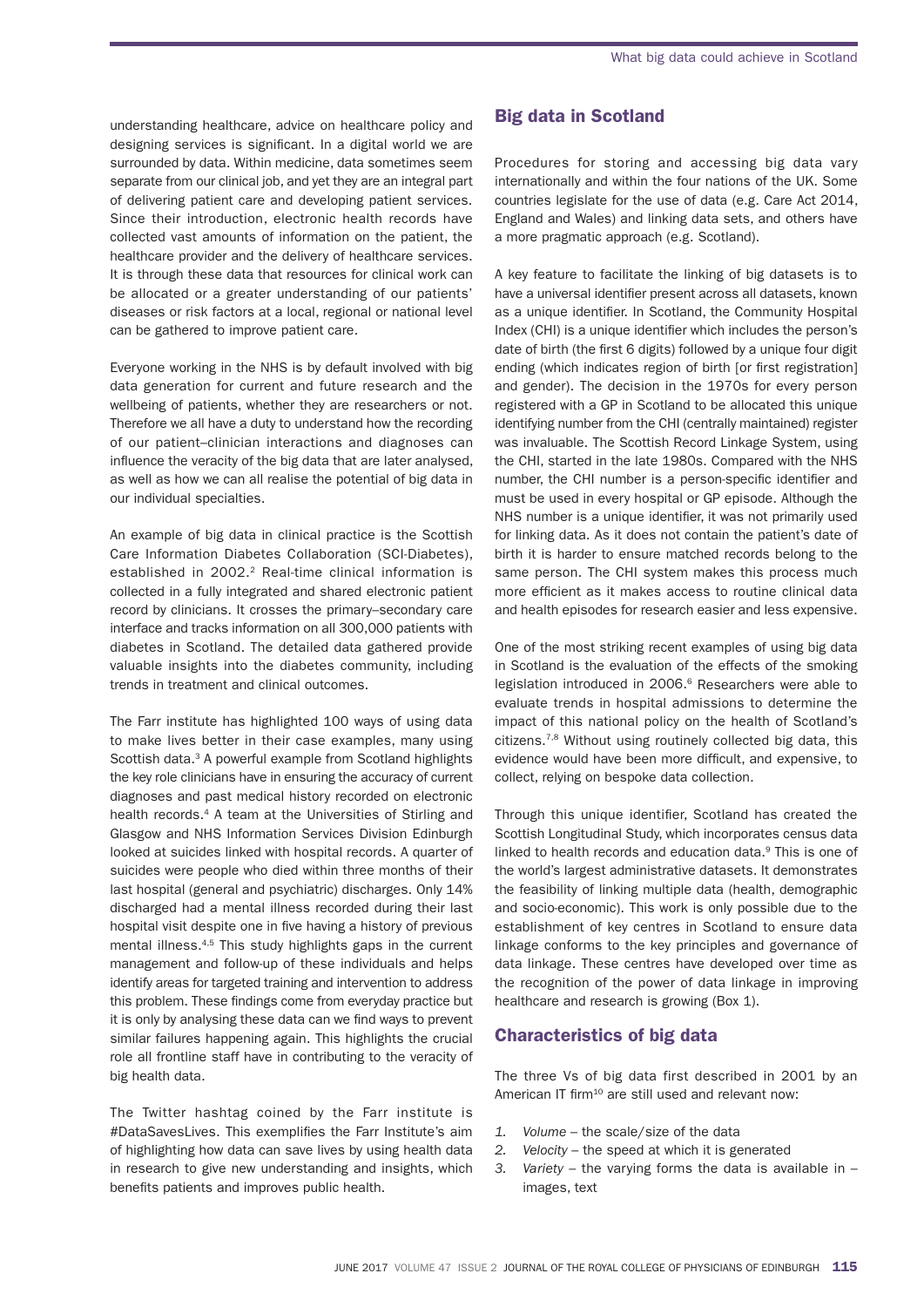Box 1 Overview of recent key centres in the development of big data in scotland

#### ScottisH Informatics Programme

SHIP<sup>31</sup> was initiated in 2009, and involving four universities and the Information Services Division (ISD) (part of NHS National Services Scotland), the principal source of statistics and healthcare services in Scotland. SHIP was the first organisation developing data linkage in scotland to improve healthcare of patients and public. It is a Scotland-wide research platform for collating, managing, governing and analysing electronic patient records. This work has now moved to the Farr Institute.

#### Farr institute of Health Informatics Research

Dundee University was the original centre that led to the creation of the Farr Institute<sup>32</sup> in Scotland. Following expansion, the farr institute is a well-recognised uKwide clinical research collaboration. Scotland now has seven (six universities and NHS Health Scotland) out of the 24 academic institutions and health partners across England, Scotland and Wales who are part of this UK-wide research collaboration. NHS Scotland is the principle health data custodian in scotland.

#### Administrative Data Research Network

ADRN<sup>33</sup> has centres in all four nations of the UK. The Administrative Data Research Centre (ADRC) for Scotland is led by the University of Edinburgh and incorporates seven major Scottish research centres. Administrative data refers to education, housing, transport etc. and that collected in specific surveys of health or care behaviours/ attributes, such as the Scottish Health Survey, which have been linked to health data.<sup>34</sup>

Scottish Informatics and Linkage Collaboration

 $SILC<sup>35</sup>$  is a collaboration of ADRN. The Farr Institute Scotland and The Urban Big Data Centre.

however, many have argued the recent addition of a fourth and fifth: *Veracity* (the accuracy of the data) and *Value* (allowing new insights and understanding).  $11,12$ 

In medicine, this fourth point is of critical importance. If the data we have to analyse do not have sufficient accuracy, then the output and relevance to clinical practice will be questionable. When considering how big data can shape what we do now in healthcare, and may influence future work, it is important to consider the five Vs of big data.

## Challenges and complexities of big data

There are many challenges in using big data to inform our understanding of health. These are partly exemplified by the rapid growth of data sets and constant generation of healthcare data from multiple sources. The challenges can be grouped into three key areas:

1. data *governance*, including storage, transferring, sharing and privacy

- 2. Data *generation*, including capturing, curating, updating and accuracy
- 3. Data *output*, including analysis, querying large datasets and generating meaningful and reliable outputs

#### Data governance

There are numerous processes in place to safeguard the public and patients' interests. navigating the path of research ethics and the variety of permissions required is never easy.<sup>13</sup> These ensure that non-identifiable data are used and that it is for a worthy cause in the public's interest.

Public concern exists over use of patient data and the potential for commercialisation.<sup>14,15</sup> Public engagement has emphasised that researchers must ensure that health and social care data linkage research does not risk identifying individuals, is secure and that it demonstrates benefits for patients and other service users or the public. $16$  Therefore, it is appropriate that there are strict guidelines, codes of conduct and governance that surround accessing patient data in Scotland. It is the role of everyone in the NHS to understand the governance and strict protocols in place that govern data linkage and analysis.

## Data generation

It takes time to generate large datasets. Rarely are they complete and establishing the best method of linking datasets, to ensure the person with missing data is correctly linked to the related records, is vital. advances in methodological developments of data linkage are rapid.17

one key challenge for analysing big health data is the ability to ascertain diseases through the accuracy of clinical coding. Diagnoses recorded by clinicians are coded according to the ICD-10 code of diseases<sup>18</sup> Researchers are mindful of ensuring these diagnoses are accurate when using big data sources, $19$ rather than individual patient assessment methods.

Data are only as good as what has been entered by the individual doctor or nurse and then translated or transcribed by the coders in medical records. This is even more important when looking at large volumes of data; the belief that larger numbers result in a more accurate picture is not necessarily true.

## Data output

If all diagnoses are transcribed but the coding is incorrect, this could result in erroneous calculations of the prevalence of different diseases and, importantly, the reasons for admission to hospitals. This has far reaching consequences when we combine this incorrect information with the basis for funding services or driving forward health policy. We know from several articles that incorrect coding adds to this inadequate knowledge of people who use the NHS.<sup>20</sup> In times of a cash-strapped and over-stretched NHS, having accurate data on who uses the NHS and the conditions they present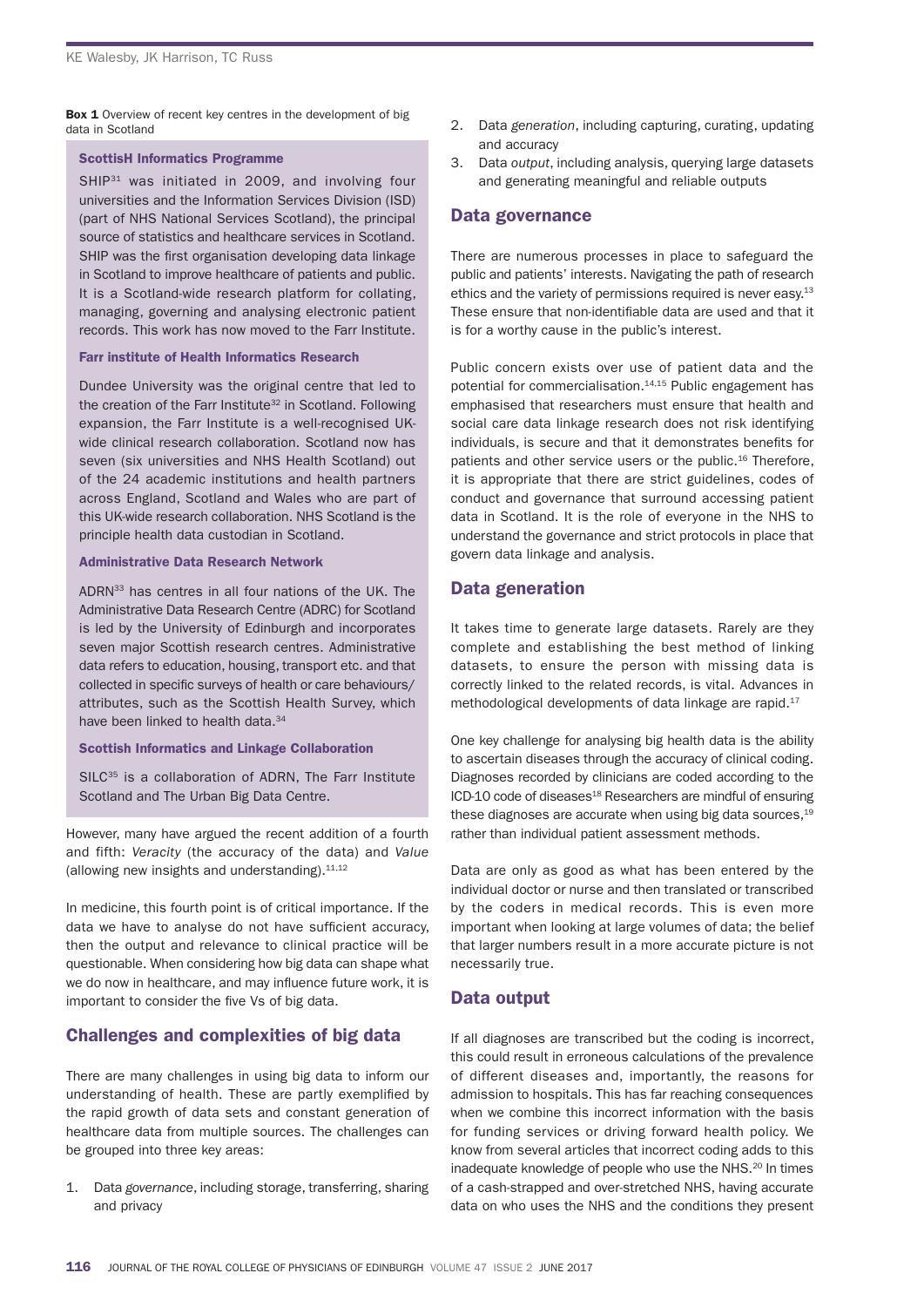#### **Box 2** The Scottish Morbidity Record

SMR 01 data lists all admissions and day cases where an individual is admitted to an NHS general hospital in Scotland according to their ICD code.<sup>36</sup>

#### What is recorded?

While there may be more than one diagnosis or medical problem during an admission episode, these may not all be included when translated from the paper or electronic records to the SMR 01 data. Additionally, if the coders in medical records are busy then only the first diagnosis is entered.

This is of relevance clinically, ensuring the first diagnosis is the most accurate in reflecting the patient's clinical picture. it is also important when considering national rates of diseases and reasons for hospital admissions.

#### National prevalence of diseases

Understanding the number of people in Scotland recorded with dementia is dependent on those with dementia being diagnosed and then clinicians recording dementia in clinical records. however, dementia is not commonly the principal reason for an acute admission to hospital, so it may not feature on the discharge summary unless recorded in 'other diagnoses' section. Therefore, a researcher looking for a disease such as dementia (rarely recorded as a primary reason for admission) may believe there are fewer people with a diagnosis of dementia using hospital admission data alone. We could draw the conclusion that those with dementia admitted to hospital, from the SMR 01 records, could be a far lower prevalence than would be accurate.

with is relevant to all of us. The Scottish Morbidity Record (SMR) in Box 2 illustrates how diagnoses are recorded and used for understanding diseases.

The accuracy of clinical coding must start from admission onwards. Discharge is an equally important time for ensuring accurate information to allow ICD codes for prevalence of diseases to be ascertained. all healthcare staff must be informed how the data they generate are used in order to help them understand the vital role of clinical coding and discharge correspondence to improve healthcare.

#### Social care data

social care data can also provide a valuable opportunity to understand variations in patients' journeys. Thirty-two local authority areas in scotland have responsibility for the provision of social care<sup>21</sup> to the larger 14 regional health board areas.<sup>22</sup> Therefore, a health board will include residents from multiple local authorities. This distinction can manifest as variation in patient services available within the same ward. This includes access to home care services and care home funding. As social care support directly influences the ability to safely discharge patients, understanding the variation across scotland is vital, particularly as our population ages

and care needs increase. The Scottish Government has commissioned the information services division to work with local authorities and NHS boards in the Health and Social Care Data Integration and Intelligence Project.<sup>23</sup> A key aim is to develop linked, shared databases containing individuallevel anonymised health and social care data to evaluate interventions, policies and trends.<sup>23</sup> Central analysis will allow comparisons between local authority areas. By identifying variation, regions can consider each other's services and learn from examples of good practice to improve outcomes, in keeping with a key strand (reducing unnecessary variation in practice and outcomes) of the Chief Medical Officer's report.<sup>24</sup>

The Scotland Social Care Survey is collecting information on home care usage, community alarms, telecare, and selfdirected support.<sup>25</sup> The Care Home Census, collected since 2002, is another source of social care data in scotland. it provides aggregate data on care homes, places, residents, length of stay and individual-level data on long-stay admissions.<sup>26</sup> Unlike the Social Care Survey (which produces a snapshot of use at one time), the annual Care home Census aims to capture activity throughout the year; however, the completeness of these data has not been formally assessed. both resources will have Chi added to help facilitate linkage with other routinely-collected data sources.

Analysis of English social care data suggests greater issues with data quality than those found in health data, although the authors propose some of this could be addressed by linking the two, maximising their usefulness.<sup>27</sup> A pilot project in NHS Tayside found that differences in documentation, recording and variables meant the work was feasible but challenging and required joint working to understand organisational culture and practice.<sup>28</sup> Building and maintaining crossorganisational relationships takes time.<sup>28</sup>

#### The future

scotland is poised to take advantage of the big data revolution in healthcare due to the unique identifier (CHI), one data custodian (NHS Scotland), and collaborative organisations for data linkage. few countries have the ability to link high quality data of national coverage to allow patient-based analysis and follow up, and as the drive to integrate health and social care data increases this will provide a valuable additional resource to understand the patient journey.

Routinely collected health and social care data can be used to ensure practice is evidence-based, by examining in realtime the effects of changes at a local or national level on the outcomes of those directly affected. Comparison between areas to identify and explore variations allows targeted work to learn from and share good practice. following the integration of health and social care in law,<sup>29</sup> the impetus is there to deliver improvements to the lives of the people of Scotland through more effective joint working.

There is tremendous potential to improve practice and conduct relevant research using routinely-collected data to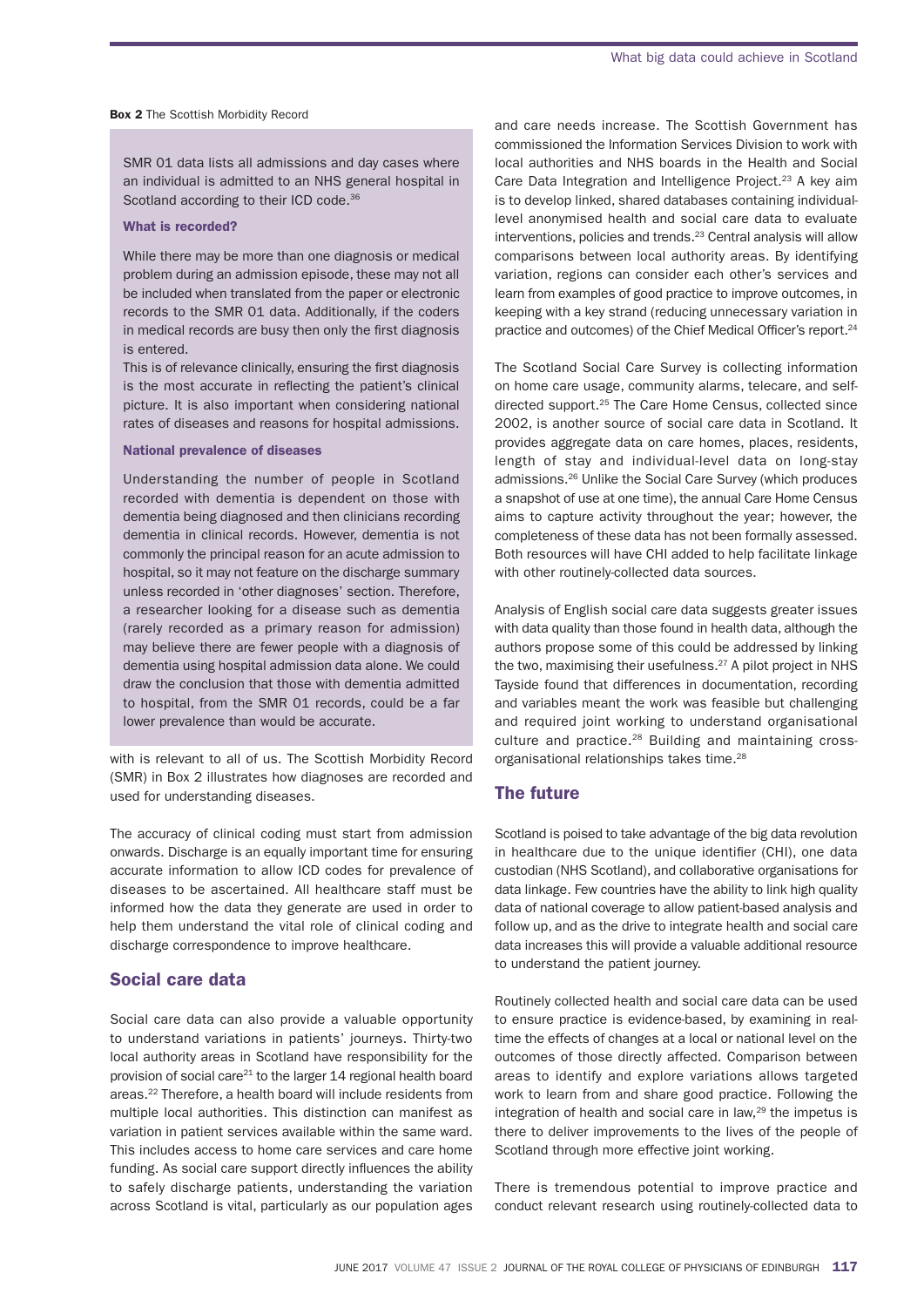#### What can clinicians do to improve the quality of healthcare big data?

- Discharge letters when listing several diagnoses linked with a patient's admission, consider the principal diagnosis that you want to be recorded as the first diagnosis. This may be the only diagnosis later used for establishing hospital admission data by disease within SMR data
- $\bullet$  Death certificates when issuing a death certificate, ensure that all relevant key medical diseases not linked with the primary cause of death are recorded in the secondary cause of death. This will allow more accurate national recording of prevalence of diseases at death
- CHI number when documenting patient information, ensuring the Chi number (or appropriate unique identifier) is recorded on all patient records is key to facilitating record linkage. in many cases, where work is done electronically, this is automatically populated, but in situations where the clinician needs to complete records manually (e.g. handwritten prescriptions) it will allow a complete picture of the patient's journey to be recorded through data linkage

help understand how to work towards delivering optimal care at home or in a homely setting, the goal outlined in both the Scottish Government's Vision 2020 and the Six Essential Actions to Improving Unscheduled Care.<sup>30</sup>

#### Funding

KeW and JKh are supported by clinical research fellowships from Alzheimer Scotland and the University of Edinburgh Centre for Cognitive Ageing and Cognitive Epidemiology, part of the cross council Lifelong Health and Wellbeing Initiative (MR/ L501530/1). Funding from the Biotechnology and Biological Sciences Research Council (BBSRC) and Medical Research Council (MRC) is gratefully acknowledged. The funders played no part in the design or conduct of this paper.  $\mathbf 0$ 

## **References**

- 1 What's a Byte? Megabytes, Gigabytes, Terabytes What are they? http://www.whatsabyte.com (accessed 18/1/17).
- 2 Scottish Care Information Diabetes Collaboration. http://www.scidiabetes.scot.nhs.uk (accessed 18/1/17).
- 3 the farr institute of health informatics research. *100 Ways of Using Data to Make Lives Better.* http://www.farrinstitute.org/ public-engagement-involvement/100-ways-of-using-data-to-makelives-better (accessed 18/1/17).
- 4 University of Glasgow/University of Stirling/NHS National Services Scotland/ISD Scotland. *Can Data Be Used to Help Prevent Suicides?* http://www.farrinstitute.org/wp-content/uploads/2016/10/11.- Can-Data-Be-Used-To-Help-Prevent-Suicides-print-1.pdf (accessed 18/1/17).
- 5 Dougall N, Lambert P, Maxwell M et al. Deaths by suicide and their relationship with general and psychiatric hospital discharge: 30-year record linkage study. *Br J Psychiatry* 2014; 204: 267–73.
- 6 haw sJ, gruer l, amos a, Currie C et al. legislation on smoking in enclosed public places in scotland: how will we evaluate the impact? *J Public Health* 2006; 28: 24-30.
- 7 Pell JP, Haw S, Cobbe S et al. Smoke-free legislation and hospitalizations for acute coronary syndrome. *N Engl J Med* 2008; 359: 482–91.
- 8 Mackay D, Haw S, Ayres JG et al. Smoke-free legislation and hospitalizations for childhood asthma. *N Engl J Med* 2010; 363: 1139–45.
- Introduction to the Scottish Longitudinal Study. http://sls.lscs. ac.uk/about (accessed 18/1/17).
- 10 Laney D. 3D Data Management: Controlling Data Volume, Velocity *and Variety*. 2001. http://blogs.gartner.com/doug-laney/ files/2012/01/ad949-3D-Data-Management-Controlling-Datavolume-velocity-and-variety.pdf (accessed 18/1/17).
- 11 ibm. *Infographics & Animations: The Four V's of Big Data*. http:// www.ibmbigdatahub.com/infographic/four-vs-big-data (accessed 18/1/17).
- 12 burbank d. *The 5 V's of Big Data. Enterprise Architects*. 2016. http://enterprisearchitects.com/the-5v-s-of-big-data (accessed 7/2/17).
- 13 Brett CE, Deary IJ. Realising health data linkage from a researcher's perspective: following up the 6-Day Sample of the Scottish Mental survey 1947. *Longitudinal and Life Course Studies* 2014; 5: 283–98.
- 14 national data guardian. *National Data Guardian for Health and Care: Review of Data Security, Consent and Opt-Outs 2016*. https:// www.gov.uk/government/uploads/system/uploads/attachment\_ data/file/535024/data-security-review.PDF (accessed 18/1/17).
- 15 Carter P, Laurie GT, Dixon-Woods M. The social licence for research: why care.data ran into trouble. *J Med Ethics* 2015; 41: 404–9.
- 16 scottish government. *Linking Social Care, Housing and Health Data: Social Care Clients' and Patients' Views*. 2011. http://www.gov.scot/ Publications/2011/09/20085846/11 (accessed 8/1/16).
- 17 harron K, goldstein h, dibben C, editors. *Methodological Developments in Data Linkage. Chichester: John Wiley & Sons, Ltd;* 2016.
- 18 *International Statistical Classification of Diseases and Related Health Problems.* 10th Revision. 2016. http://apps.who.int/ classifications/icd10/browse/2016/en (accessed 18/1/17).
- 19 Woodfield R, Grant I, Sudlow CL. Accuracy of electronic health record data for identifying stroke cases in large-scale epidemiological studies: a systematic review from the UK Biobank Stroke Outcomes group. *PLoS One* 2015; 10: e0140533.
- 20 Medford AR. Aberrant clinical coding: an underappreciated entity for nhs trusts, clinicians and coders. *J R Coll Physicians Edinb* 2013; 43: 101–2.
- 21 scottish government. *Scottish local authorities 2016.* http://www. gov.scot/Topics/Government/local-government/localg/usefullinks (accessed 5/6/17).
- 22 scottish government. *NHS Boards*. http://www.gov.scot/topics/ health/nhs-Workforce/nhs-boards (accessed 22/12/16).
- 23 NHS National Services Scotland/ISD Scotland. A Guide to Data to *Support Health & Social Care Partnerships in Joint Strategic Commissioning and Joint Strategic Needs Assessment*. 2014. http://www.isdscotland.org/Health-Topics/Health-and-Social-Community-Care/docs/guide-to-data-to-support-hsCPs-8oct2014- FINAL.pdf (accessed 22/12/16).